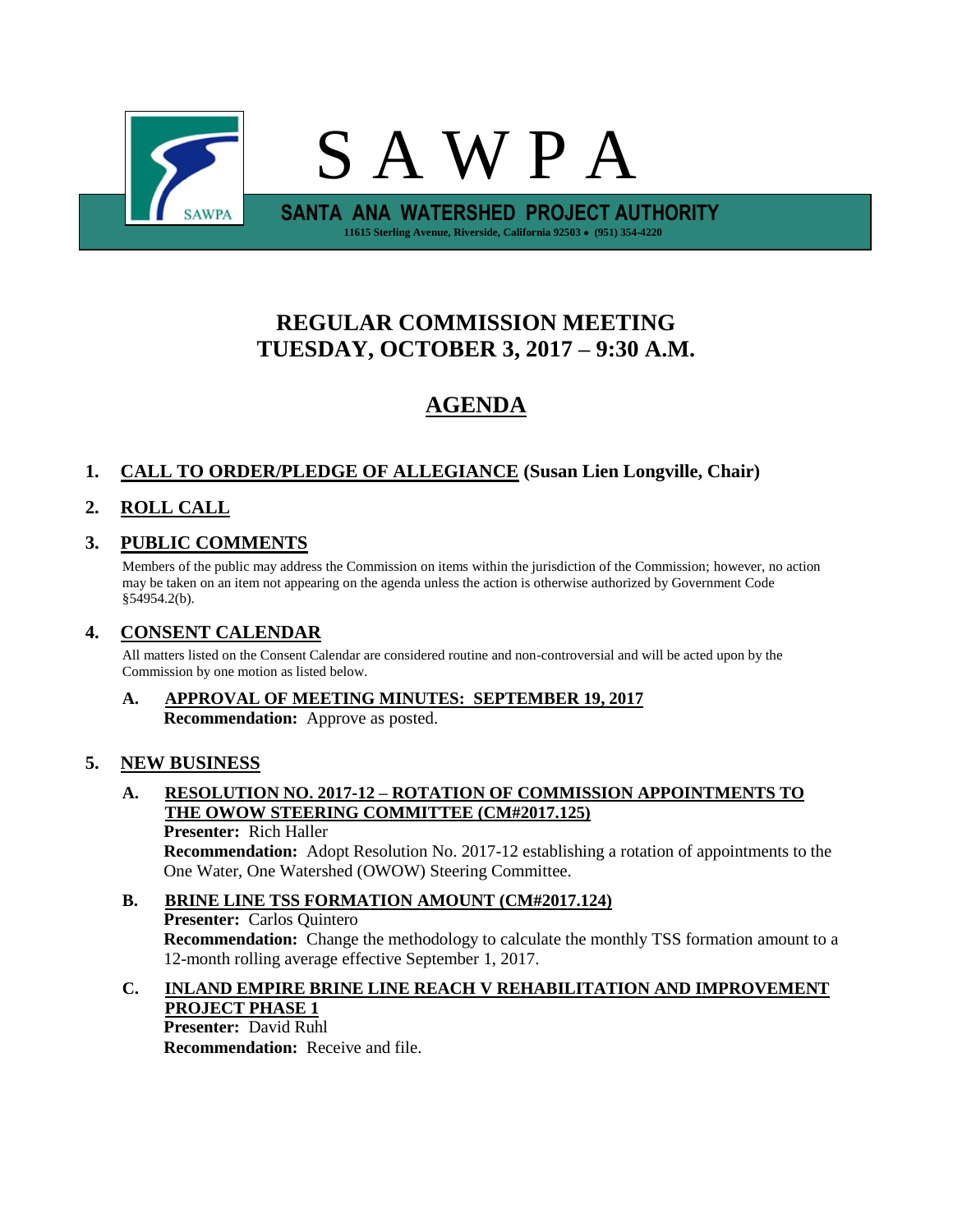SAWPA Commission Regular Meeting Agenda October 3, 2017 Page 2

#### **6. WORKSHOP DISCUSSION AGENDA**

### **A. COMMUNICATION/COLLABORATION PROCESS RELATING TO GENERAL MANAGERS REPORT RECOMMENDATIONS**

**Presenter:** Rich Haller **Recommendation:** Receive and discuss; provide direction to staff as warranted.

#### **7. INFORMATIONAL REPORTS**

**Recommendation:** Receive for information.

- **A. SAWPA GENERAL MANAGERS MEETING NOTES – SEPTEMBER 19, 2017 Presenter:** Rich Haller
- **B. CHAIR'S COMMENTS/REPORT**
- **C. COMMISSIONERS' COMMENTS**

#### **D. COMMISSIONERS' REQUEST FOR FUTURE AGENDA ITEMS**

#### **8. CLOSED SESSION**

**A. CONFERENCE WITH LEGAL COUNSEL – EXISTING LITIGATION PURSUANT TO GOVERNMENT CODE SECTION 54956.9(d)(1)**

Name of Case: Spiniello Companies v. Charles King Company, Inc., Santa Ana Watershed Project Authority, The Ohio Casualty Insurance Company (Superior Court of Los Angeles BC616589)

### **B. PURSUANT TO GOVERNMENT CODE SECTION 54957.6 – CONFERENCE WITH LABOR NEGOTIATOR**

SAWPA Designated Representative: General Manager Richard E. Haller Non-Represented Employees: All SAWPA employees

### **9. ADJOURNMENT**

Americans with Disabilities Act: If you require any special disability related accommodations to participate in this meeting, please call (951) 354-4230 or email kberry@sawpa.org. Notification at least 48 hours prior to the meeting will enable staff to make reasonable arrangements to ensure accessibility for this meeting. Requests should specify the nature of the disability and the type of accommodation requested.

Materials related to an item on this agenda submitted to the Commission after distribution of the agenda packet are available for public inspection during normal business hours at the SAWPA office, 11615 Sterling Avenue, Riverside, and available a[t www.sawpa.org,](http://www.sawpa.org/) subject to staff's ability to post documents prior to the meeting.

#### **Declaration of Posting**

I, Kelly Berry, Clerk of the Board of the Santa Ana Watershed Project Authority declare that on Thursday, September 28, 2017, a copy of this agenda has been uploaded to the SAWPA website at [www.sawpa.org](http://www.sawpa.org/) and posted in SAWPA's office at 11615 Sterling Avenue, Riverside, California.

/s/

\_\_\_\_\_\_\_\_\_\_\_\_\_\_\_\_\_\_\_\_\_\_\_\_\_\_\_\_\_\_\_\_\_\_\_\_\_\_\_ Kelly Berry, CMC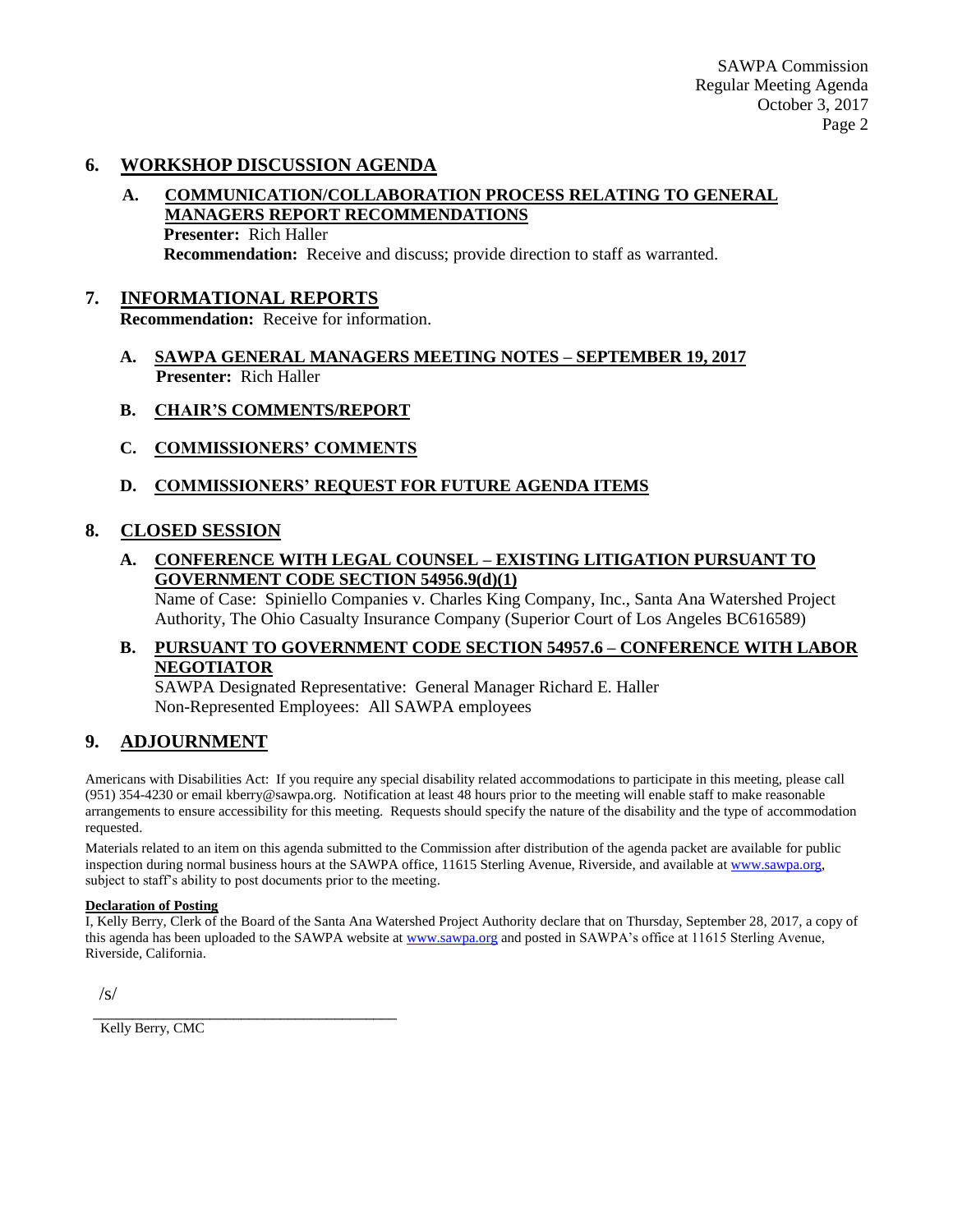#### **2017 SAWPA Commission Meetings | Events**

First and Third Tuesday of the Month; unless otherwise noticed, all Commission Workshops/Meetings begin at **9:30 a.m.** and are held at SAWPA.)

| <b>January</b>                              |                                                  | <b>February</b> |                                   |
|---------------------------------------------|--------------------------------------------------|-----------------|-----------------------------------|
| 1/3/17                                      | <b>Commission Workshop</b>                       | 2/7/17          | <b>Commission Workshop</b>        |
| 1/10/17                                     | <b>Special Commission Meeting</b>                | 2/21/17         | <b>Regular Commission Meeting</b> |
| 1/17/17                                     | <b>Regular Commission Meeting</b>                |                 |                                   |
| <b>March</b>                                |                                                  | <b>April</b>    |                                   |
| 3/7/17                                      | <b>Commission Workshop</b>                       | 4/4/17          | <b>Commission Workshop</b>        |
| 3/21/17                                     | <b>Regular Commission Meeting</b>                | 4/18/17         | <b>Regular Commission Meeting</b> |
| May                                         |                                                  | June            |                                   |
| 5/2/17                                      | <b>Commission Workshop</b>                       | 6/6/17          | <b>Commission Workshop</b>        |
| 5/9 - 5/12 ACWA Spring Conference, Monterey |                                                  | 6/20/17         | <b>Regular Commission Meeting</b> |
| 5/16/17                                     | <b>Regular Commission Meeting</b>                |                 |                                   |
| 5/25/17                                     | <b>OWOW Conference [Ontario Convention Cntr]</b> |                 |                                   |
| July                                        |                                                  | August          |                                   |
| 7/4/17                                      | No Meeting (Independence Day)                    | 8/1/17          | <b>Commission Workshop</b>        |
| 7/18/17                                     | <b>Regular Commission Meeting</b>                | 8/15/17         | <b>Regular Commission Meeting</b> |
| 7/31/17                                     | <b>Special Commission Meeting</b>                | 8/17/17         | <b>Special Commission Meeting</b> |
| September                                   |                                                  | <b>October</b>  |                                   |
| 9/5/17                                      | <b>Commission Workshop</b>                       | 10/3/17         | <b>Commission Workshop</b>        |
| 9/7/17                                      | <b>Special Commission Meeting</b>                | 10/17/17        | <b>Regular Commission Meeting</b> |
| 9/19/17                                     | <b>Regular Commission Meeting</b>                |                 |                                   |
| <b>November</b>                             |                                                  | <b>December</b> |                                   |
| 11/7/17                                     | <b>Commission Workshop</b>                       | 12/5/17         | <b>Commission Workshop</b>        |
| 11/21/17                                    | <b>Regular Commission Meeting</b>                | 12/19/17        | <b>Regular Commission Meeting</b> |
| 11/28 - 12/1 ACWA Fall Conference, Anaheim  |                                                  |                 |                                   |

#### **SAWPA Compensable Meetings – Other**

Unless otherwise noted, all meetings are held at SAWPA. Commissioners and Alternate Commissioners will receive compensation for attending the meetings listed below, pursuant to the Commission Compensation, Expense Reimbursement, and Ethics Training Policy. **IMPORTANT NOTE**: These meetings are subject to change. Prior to attending any meeting listed below, please confirm meeting details by viewing the website calendar using the following link: <http://www.sawpa.org/events/>

| <b>October</b> |                                                     | <b>November</b> |                                          |
|----------------|-----------------------------------------------------|-----------------|------------------------------------------|
| 10/3/17        | PA 23 Committee Mtg $ 8:30$ a.m.                    | 11/7/17         | PA 23 Committee Special Mtg   8:30 a.m.  |
| 10/10/17       | WUE Pillar Mtg $  1:30$ p.m.                        | 11/14/17        | WUE Pillar Mtg $  1:30$ p.m.             |
|                | Western Municipal Water District                    |                 | Western Municipal Water District         |
|                | 14205 Meridian Parkway, Riverside, CA               |                 | 14205 Meridian Parkway, Riverside, CA    |
| 10/12/17       | <b>OWOW Natural Resources Stewardship</b>           | 11/16/17        | PA 22 Committee Mtg   8:00 a.m.          |
|                | Pillar Mtg   1:30 p.m.                              | 11/16/17        | OWOW Steering Committee Mtg   11:00 a.m. |
| 10/17/17       | MSAR TMDL Task Force Mtg   1:30 p.m.                | 11/27/17        | OWOW Disadvantaged & Tribal Communities  |
| 10/18/17       | Basin Monitoring Program Task Force                 |                 | Pillar Mtg $ 2:00$ p.m.                  |
|                | Mtg $  1:00 p.m.$                                   |                 |                                          |
| 10/19/17       | LE/CL TMDL Task Force Mtg   9:00 a.m.               |                 |                                          |
| 10/19/17       | LESJWA Board of Directors Mtg $ 4:00 \text{ p.m.} $ |                 |                                          |
|                | <b>Elsinore Valley MWD</b>                          |                 |                                          |
|                | 31315 Chaney Street, Lake Elsinore, CA              |                 |                                          |
| 10/23/17       | OWOW Disadvantaged & Tribal Communities             |                 |                                          |
|                | Pillar Mtg $ 2:00$ p.m.                             |                 |                                          |
| 10/26/17       | PA 22 Committee Mtg   8:00 a.m.                     |                 |                                          |
| 10/26/17       | OWOW Pillar Integration Wkshp   9:00 a.m.           |                 |                                          |
|                |                                                     |                 |                                          |